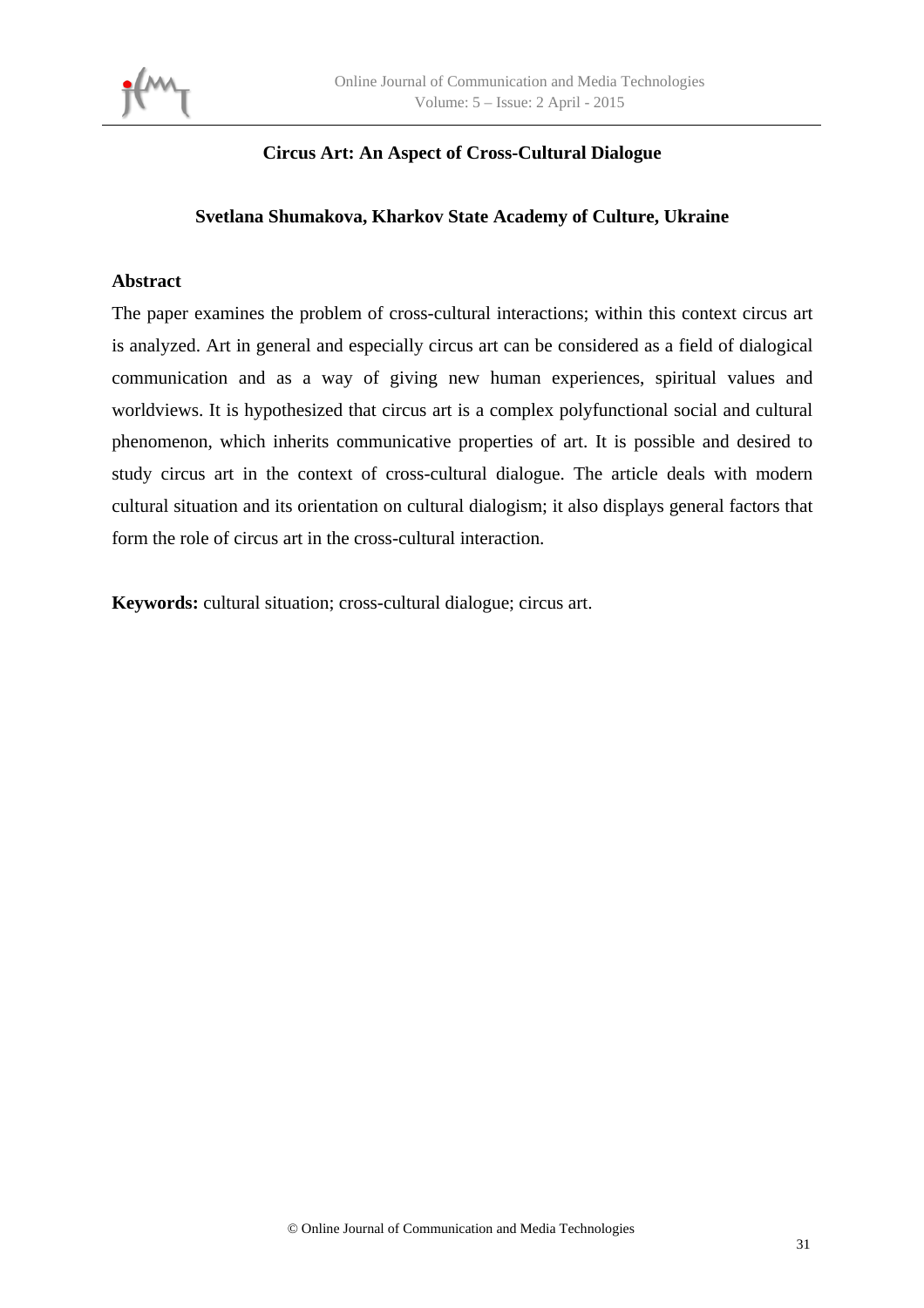# **Introduction**

Circus art as a certain cultural phenomenon was investigated in the Ukrainian humanities, originated from the kindred Russian-language humanities, by V. A. Vladimirov (Vladimirov, 1987), A. Z. Zhytnytskyi (Zhytnytskyi, 1985) and S. M. Makarov (Makarov, 1974).<sup>1</sup> Regretfully, there is no study devoted exclusively to the role of circus art in the cross-cultural dialogue yet. The paper aims to reveal and analyse the main factors forming the role of circus art in cross-cultural dialogue.

Culture develops itself by dialogueness, which is its fundamentally immutable property. The problem of cultural dialogue is considered to be very acute, since today's cultural situation with the domination of the global and the current development of cross-cultural communication systems broadens the horizons of cultural interactions between nations and peoples. By virtue of its importance and integrative functions in today's communicational processes, art is regarded as significant in cross-cultural dialogic interactions. Circus art stands out in the complex, open, multilevel communication system of art by taking us beyond the routine and opening up of new horizons of possibilities. It shrinks the distances between people, carrying live communication, which is essential in today's people's life, when live communication is being replaced by virtual communication that becomes more and more significant over time. Circus art uses the language of tricks, that is completely void of verbal characteristics, but at the same time being meaningful and expressive. The semiotic system of circus art has no limitations typical for natural language, and this fact widens the communicative possibilities of circus art. The trick language of circus art is not only understandable, but also has a high level of emotionality (especially in tricks related to risk for life and health of an artist, which increase viewers' empathy and eventually lead to the unity.)

Circus art is a complex polyfunctional cultural occurrence that displays the world view, world perception and mentality in performance cultural forms. This mentality manifests itself in the hierarchical system of people's ideas, views, estimations, tests, cultural canons and the ways of thought expressing. Thus, in speaking of circus art, we first of all mean by it a cultural phenomenon; therefore, its analysis is possible at the culture-logical level.

The studies on the problem of "inclusion" in dialogic strategies should be also noticed, see in the References: M. Bakhtin , V. Bibler , M. Kagan, Yu. M. Lotman, A. Ya. Flier, N. Elias.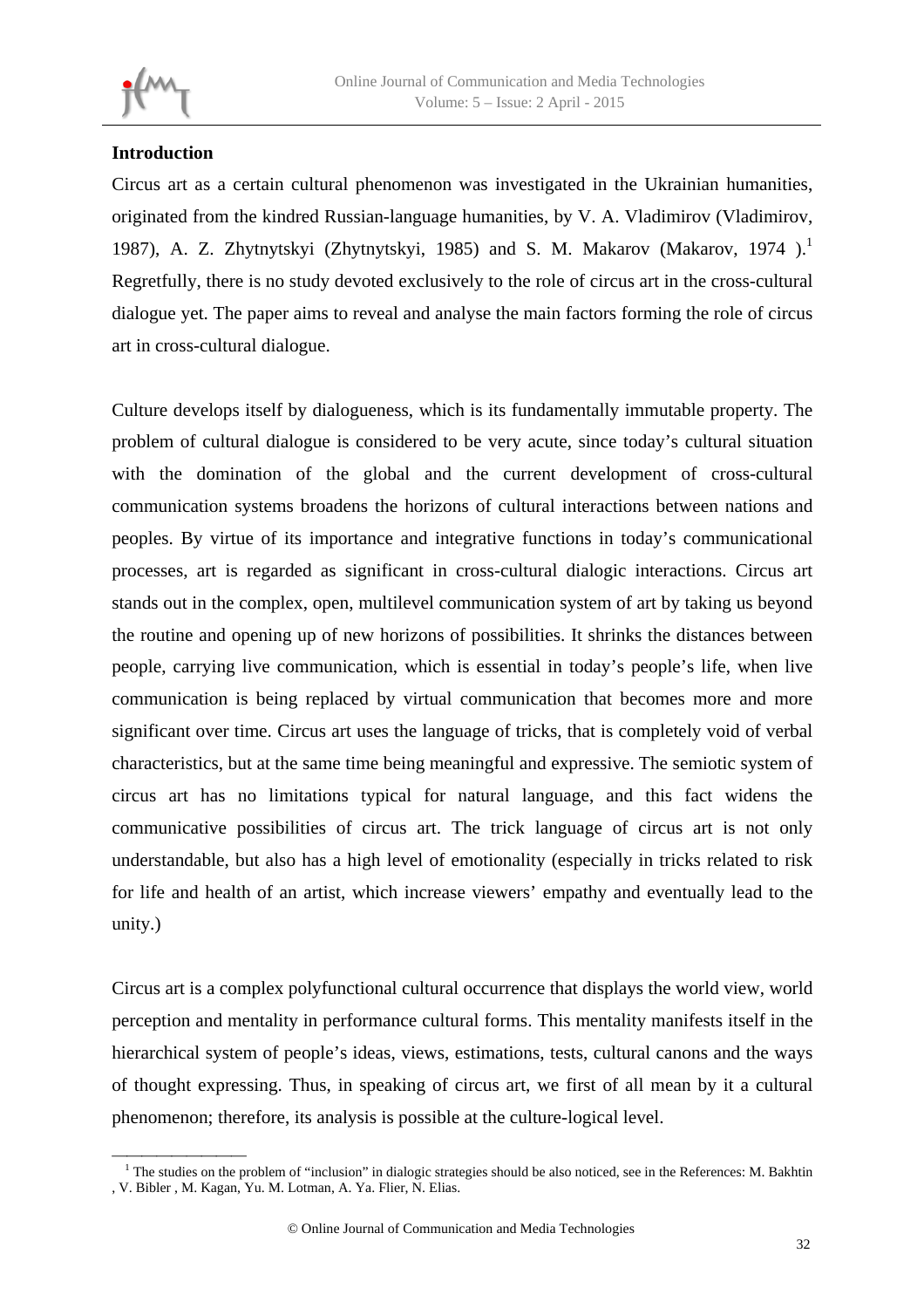

Circus art influences the sphere of the formation of values and moral visions. In order to investigate the cultural potential of circus art and its function in cultural dialogism, I will first analyze the modern cultural situation and its orientation to dialogue.

### **Cultural Situation**

Modern globalization and integrative social and cultural processes, caused by the communication revolution, originate the macro systemic transformation of the civilization. No culture is capable of functioning properly when being isolated from other cultures. Nowadays, a new tendency appears in culture: striving not only for conscious cultural creations, but also for the unification of created cultural and artistic meanings. Artistic communication transmits artistic texts, dialogic by their structure, so that the common ground could be found in dialogue.

Gradually, a new civilization paradigm is being formed, in which information comes on line in the light of high technology, and intellectual skills realization – in the light of creative activity. These circumstances give rise to the formation of the environment that creates the communication field of cultural dialogue tending to cultural integration. Consequently, today's globalization processes, which are of an integration character, refer to cross-cultural dialoguing. These processes differ from each other by their intensity at the level of complex systems (local cultures) as well as at the level of cultural areas (for instance, spiritual, artistic.) In relation to culturology, globalization, as judged by the ways of its manifestation, could be regarded as the display of cultural changeability. Cultural changeability evolves by three major vectors: cultural-genetic, transformational and de-semantical (Flier. 2002, 273.) Apart from the conditions listed above, there are also some intermediate conditions of cultural changeability that proceed in cultural space discordantly, asynchronously. Today's world cultural situation is characterized by its orientation towards coherence, which is the conformity of the behavior of the elements of general culture unified system. Coherence conditions the stability and harmony of multiculture development.

With the appearance of new technologies, the present information revolution forms the medium of information exchange with no geographic and political boarders. As a cultural form, the innovative link implemented in the context of everyday life, transfigures the whole social and cultural system (Flier, 1995, 17–19.) Due to the modern achievements of the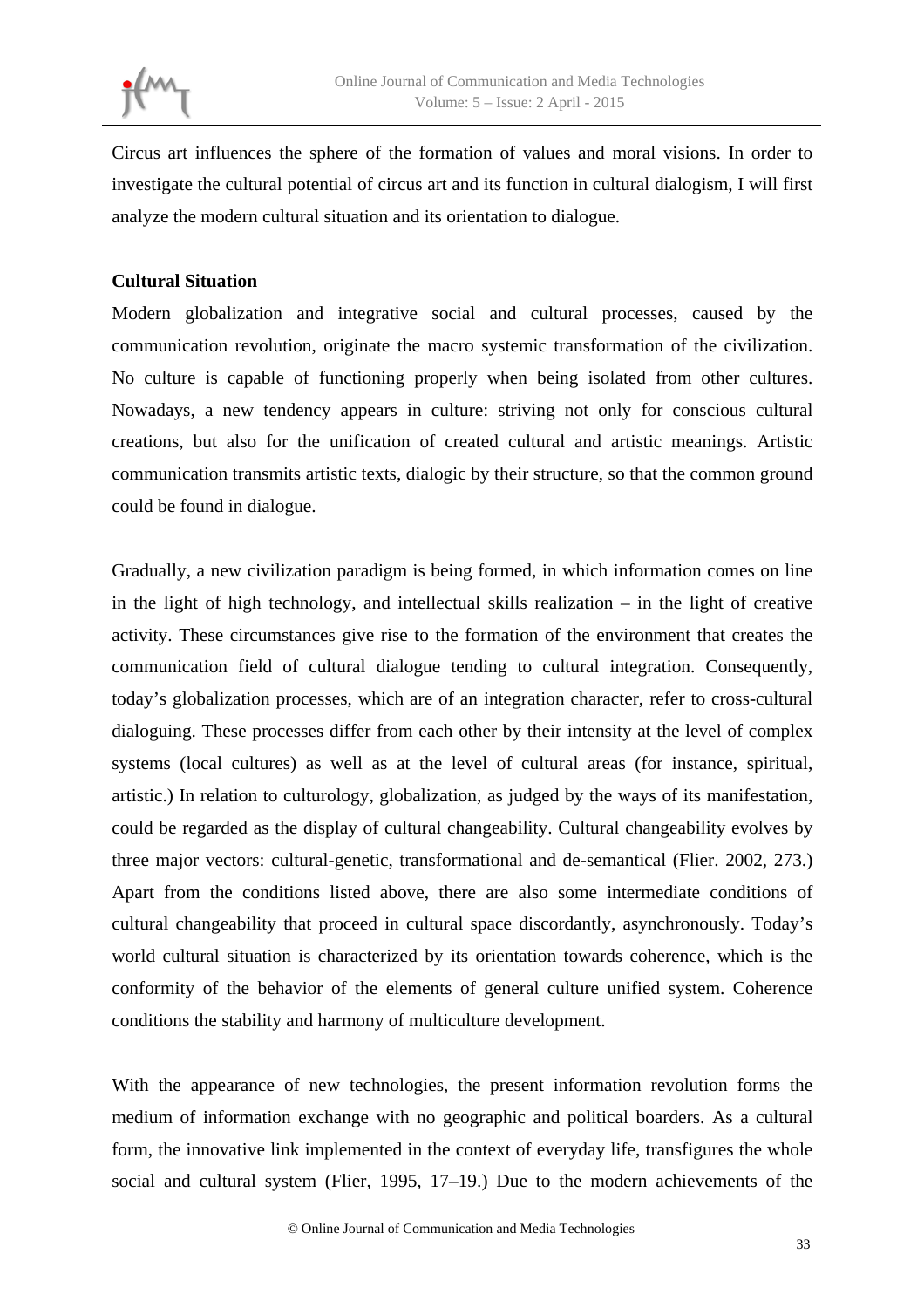

scientific and technical progress, all the components of the unified multicultural world communicate with each other transgressing the boarders of local cultures. However, local cultures do not always complement each other during their interactions. They also enter into difficult, sometimes even conflicting relations. Besides, during the process of interactions every local culture reveals its specifics and distinctions; difficulties could arise due to the difference of expectations and prejudices which are often diverse in different cultures. This could lead to misunderstandings, tensions and potential conflicts. Therefore, cross-cultural interactions should be considered as the aggregate of various forms of relations and communication, aimed at the strengthening of mutual understanding and finding areas of common interests. These areas can transform the lack of cultural coordination between peoples into collaboration, interaction, and the adoption of cultural codes and experiences. The implementation of the experience of other cultures is desired to initiate dialogue concerning universal human values and worldviews. Dialogic interactions do not consist in the complete mergence and mixing of cultures, but in their mutual fertilization. In the complicated and ambiguous process of globalization, dialogic relations would facilitate to preserve the self-identity of particular cultures. The today's global informatization of social and cultural systems ensures their interaction: the acceptance of the developmental models of the West-European societies by the Eastern societies and vice versa. It was earlier maintained that cultures do not intersect each other in an essential extent, whereas today the ways of their interaction and mutual enrichment are accepted clearly and strongly.

The present informational revolution forms the civilizational development of culture. The genesis of culture could not be exhausted by the materialization of culture projects only. It also multiplies and preserves the world cultural heritage in the process of cross-cultural interactions.

Today's world culture is oriented to a new unknown stage, i.e. to the transition to new sources of the transmission and preservation of cultural experience. The representation of historical and cultural experience reveals cultural programs laid in the components of culture system. Culture always forms *Lebenswelt* and the consciousness of its bearers. Being a universal language of culture, art creates a basis of the dominant human emotional perception; on its level it facilitates changes of people's visions and values. The process of the adoption of cultural values is impossible without sensual perception, which is created by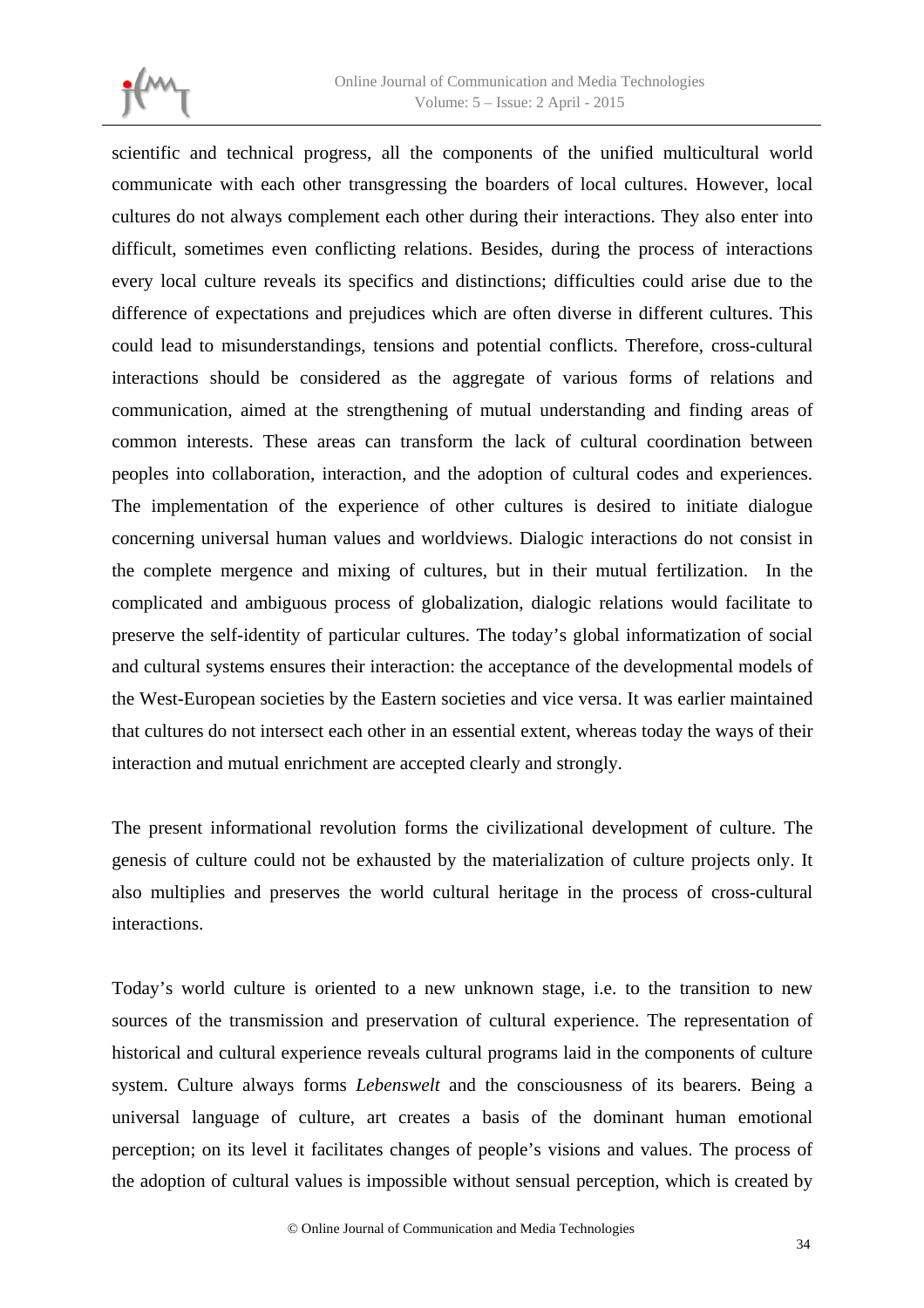art. The universal human values penetrate into cultural dialogic interactions by means of art, creating the chance for every art form to delegate its best achievements into the universal human heritage. Art opens new depths of meanings via artistic values and is understandable for everybody.

In the context of art, the problem of authentic meanings transmission and transformation, every element of which influences the sociodynamics of the whole culture, manifests itself to the fullest extent in the performance forms of today's art. By virtue of its specifics, circus art takes a special place among them. The demand for this form of art is conditioned by its essential properties –the festive asserting of life and spectacularity, as it is intrinsic to human nature to need qualitatively new experiences, different from people's everyday life. Hereafter I will proceed to the investigation of the important cultural potential of circus art and its role in intercultural dialogue.

## **Circus Art**

The spiritual capacity of circus art lies in its emotional potency for imaginative influence. Circus art is a unique symbiosis of specific knowledge and skills, the conglomerate of sacral and archaic symbols, signs, motives, approaches, ceremonials, which have transformed into a distinctive artistic world. This world became a traditional classical art asserting the universal moral, physical and spiritual values of humanity. Over thousands of years, the circus art accumulates and transfigures the cultural inheritance of the humanity imbibing carnival forms, folk and ethnographic features and traditions, i.e., the wide range of cultural symbolism. Thus, the art of circus is one of the most expressive elements of spiritual culture that contains the centuries-long experience of numerous generations, blazing trails of the cognition of the world. This art creates a special system of values and norms, a semiotic system grasped as a specific area of the knowledge and meanings of human life.

The circus, as the element of the open system of art, could be defined as a distinctive "house of mirrors among the mirrors," in which the form of mass introspection exists. The control and self-modification are possible due to this form at the society level and also at the personality level (Rushkoff, 2003, 5.) Circus art forms the field of possibility of the selfmodification of men, the alteration of their social qualities, behavioral stereotypes, changes and transforms the values and norms that actualize the personalities. The process of self-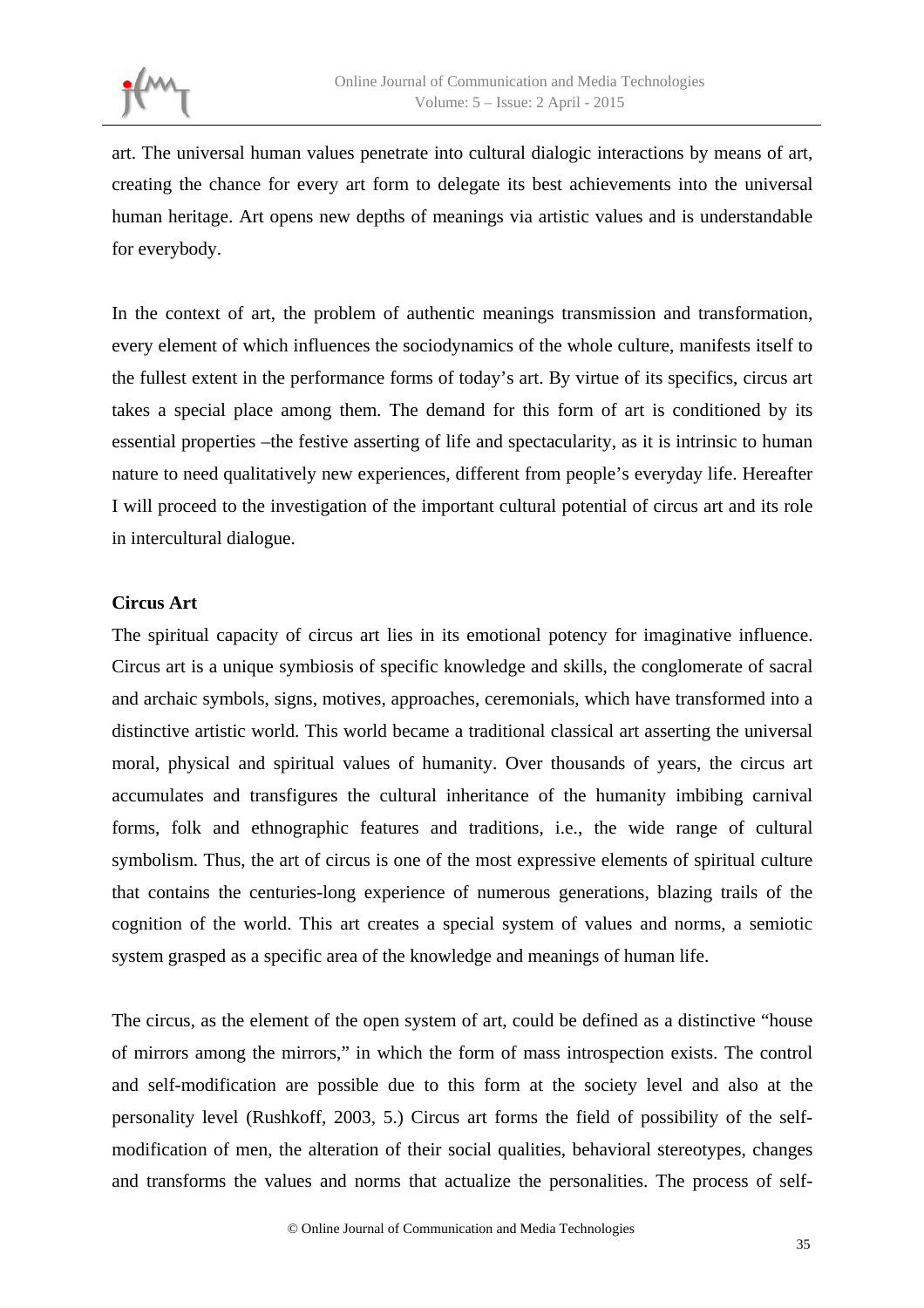

modification could be implemented by adopted ideas and culture forms. As a performance form, the art of circus contributes to the provision of the "social wrapping" of cultural forms. Circus art reflects the process of the development of human strengths and skills more than anything else, and, in a sense, also the characteristics of human development in general. This process finds its external embodiment in all the variety and diversity of the human reality creation, in all the totality of the results of human labor and thought.

At the background of thee worldwide status acquisition by culture, the circus art accumulates the best achievements of all the countries and peoples (not only in the artistic, intellectual or sport realms, but also in the science and engineering, which are particularly acute in the genre of illusion.) Synthetic by its nature, it reveals the links between the artistic polyphony form and classical arts, and it widens the artistic vision of a spectator by the vision of this arts.

Comparing circus art with other forms and genres of the general art system, one can state that being synthetic (containing the elements of expressiveness systems of other arts,) the circus art can adopt cultural meanings and carry on a dialogue most expressively and multifacetedly, as it represents almost all art forms. This is also intensified by the high emotionality level of the circus art language, which is an essential tool for uniting people and cultural values exchange. All the components in the structure of circus art, from thirty-meters wide circus ring and the spherical big top over the arena to the external form of tricks and requisites, "have a sign function" (Barinov, 2006, 96.) The symbolic meanings, encoded in acrobatic, juggler and illusion acts and transformations, show the underlying links of the spiritual and the physical. Circus art creates its imaginative "sense stereoscopy" and content-richness, fulfilling the process of the denoting and structuring of symbolic information (Barinov, 2006, 17.) Created artistic images symbolically express senses that are the essence of culture values and ideals.

The trick is the main unit of the language of this meaningful art. Tricks, as a language of any medium, reflect not only the emotional, but also the subconscious levels of information rendering. The artist that performs a trick renders signs, symbols and cultural codes, laid in this trick, to the spectator, as every trick has the conceptual kernel of its inherent meaning. The framing of a trick kernel with the context, created by expressive means (tempo-rhythm, color, light, sound, the specifics of equipment and requisite, visual effects etc,) carries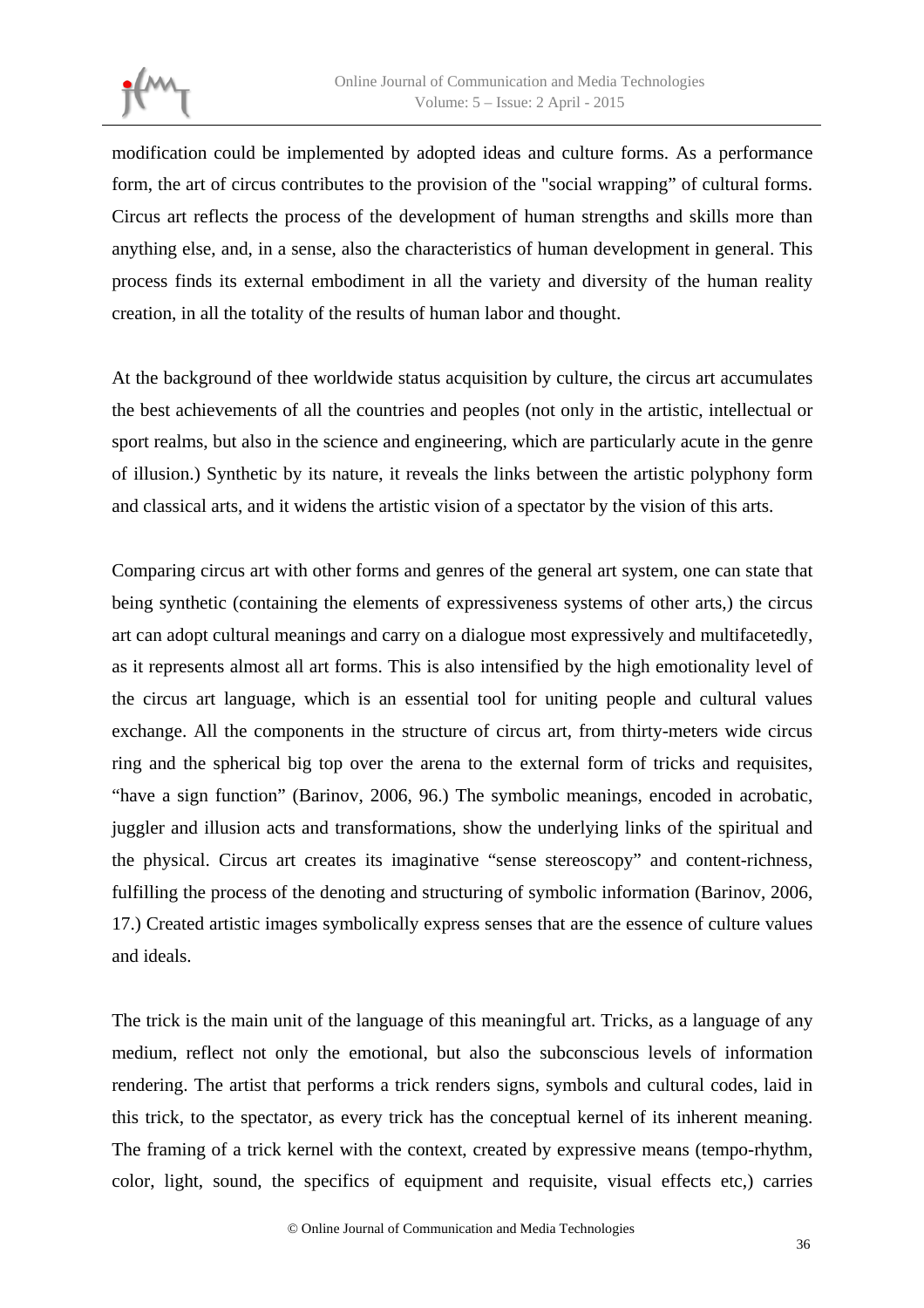

interrelated characteristics of cultural senses which reflect the specifics of circus signs and symbols, to the spectator. Tricks form a high level of the interaction between the recipient and performer influencing emotionally the spectator. The communication, oriented towards cultural interactions, emerges while senses intersect as objects. The significance of these senses is estimated by the coefficient of the expressiveness of signs and code meanings. The sign interprets senses and is subject to the interpretation itself. The thinking of the spectator, who perceives the interpretative invariants of senses transmitted by tricks, bears the marks of creativity (Makarov, 1974, 47.)

The trick-sign, transforming in its meaning and intersecting with others, structurally changes. This conditions the orientation of circus art towards the integration of new senses and cognitive values. Circus art is oriented towards the creation of universal human values, included in the cultural context of the world, and towards universal unity in the process of cross-cultural dialogue interactions. The breakthrough to the "global" is not a subjective ambition but an essential destination of this art. Circus art, originated from the folk laugh tradition and play, reproducing a specific historical way of life of different people at all times, has been and still remains one of the most adequate ways of the artistic transmitting of information and the communication of culture. By means of circus art, every culture has an opportunity to be represented on the map of the integrated world culture.

The main goal of dialogue as a self-adjusting communication system is to obtain the understanding of its parties. Thus, circus art successfully acquires the ways for comprehension in cross-cultural dialogue, suggesting a conversation in its trick language. Circus art leaves its clear trace in the establishment of modern aspect of development of the universal world culture, determined by the modern cultural situation, which claims that there is no country or man in the modern world that can develop separately. The mutual dependencies between nations and people tend to increase constantly; separate cultures are able in a less degree of solving the key problems of great international significance (Sheiko, 2001, 469.)

At the level of its artistic projects transformation, circus art greatly contributes to the solving of today's problems, where the diversity of the humankind is a specific barrier on the way of the deepening of international cooperation and of the realization of global initiatives. The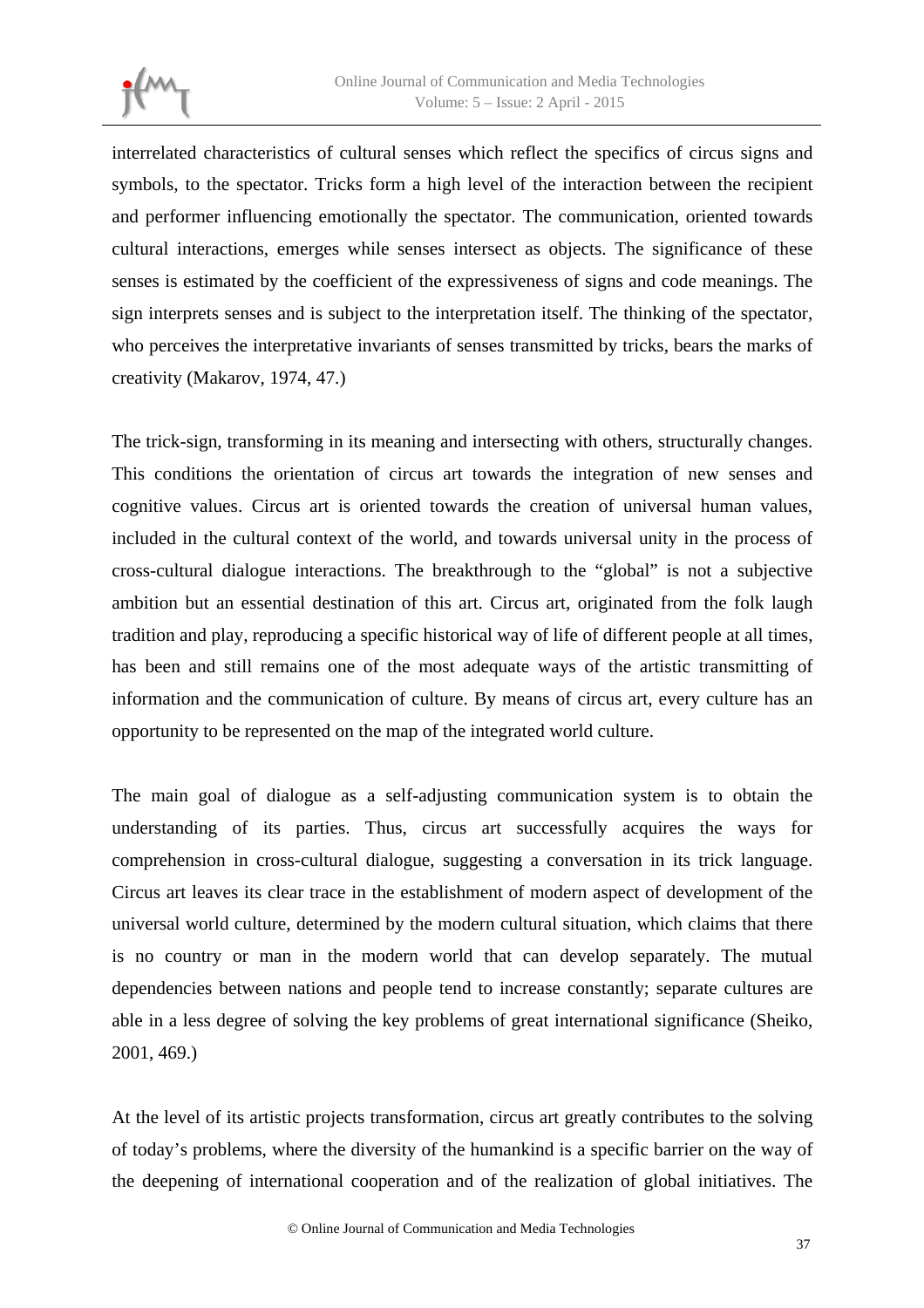incredible closeness of circus art language to the psychological mechanisms of human perception helps to intensify the understanding and a further convergence of nations. Circus art successfully practices the principle of the unification of countries and peoples, despite the diversity of languages, ways of thinking and traditions of different ethnoses.

Making a cultural diffusion, circus art correlates the opening of cultural senses for contemporaries. This art reflects and grasps a concrete reality, thereby blazing its trail of the grasping of the internal sense of phenomena. Its reflection forms a basis for interactions of cultures, for their interpenetration and mutual enrichment. This is predefined by the structure, contents and the mechanism of circus art existence, adjusting dialogue on the equal base between irredundant to each other self-valued cultures. The cultures of different countries participate in international interaction via circus art in order to achieve a certain level of universal cultural integrity, revealing analogies and parallelism and allowing for the peculiarity of national mono-cultural systems. The dialogue, created by circus art, forms the harmonic unity of the multiplicity, which is most clearly reflected in numerous national and international circus festivals and competitions that provide the basis for comparison and better understanding of different cultures. Their popularity and significance confirms that among other forms and genres of art circus art represents people's cultures to each other quite multifacetedly, adequately and expressively; the distinguished culture of the East to the Western spectator, and the Western one—to the Eastern spectator. Foreign traditions and values become more available and understandable. Circus art as a complex social and cultural phenomenon creates a dialogue at the intersection of senses, laid in its language, and thus multicultural interaction occurs, grasping the richness of the sign and symbolic world of culture.

### **Conclusions**

The role of circus art in worldwide culture is presented in the following theses:

1. The language of circus art, which carries "live" communication and is oriented towards unity, has no limitations typical for natural languages. This conditions its applicability in cross-cultural interactions.

2. Circus art is not only a technique of cultural comparison, differentiation and unification, but also a tool for the transformational cognition and correction of cultural and personal holistic value systems.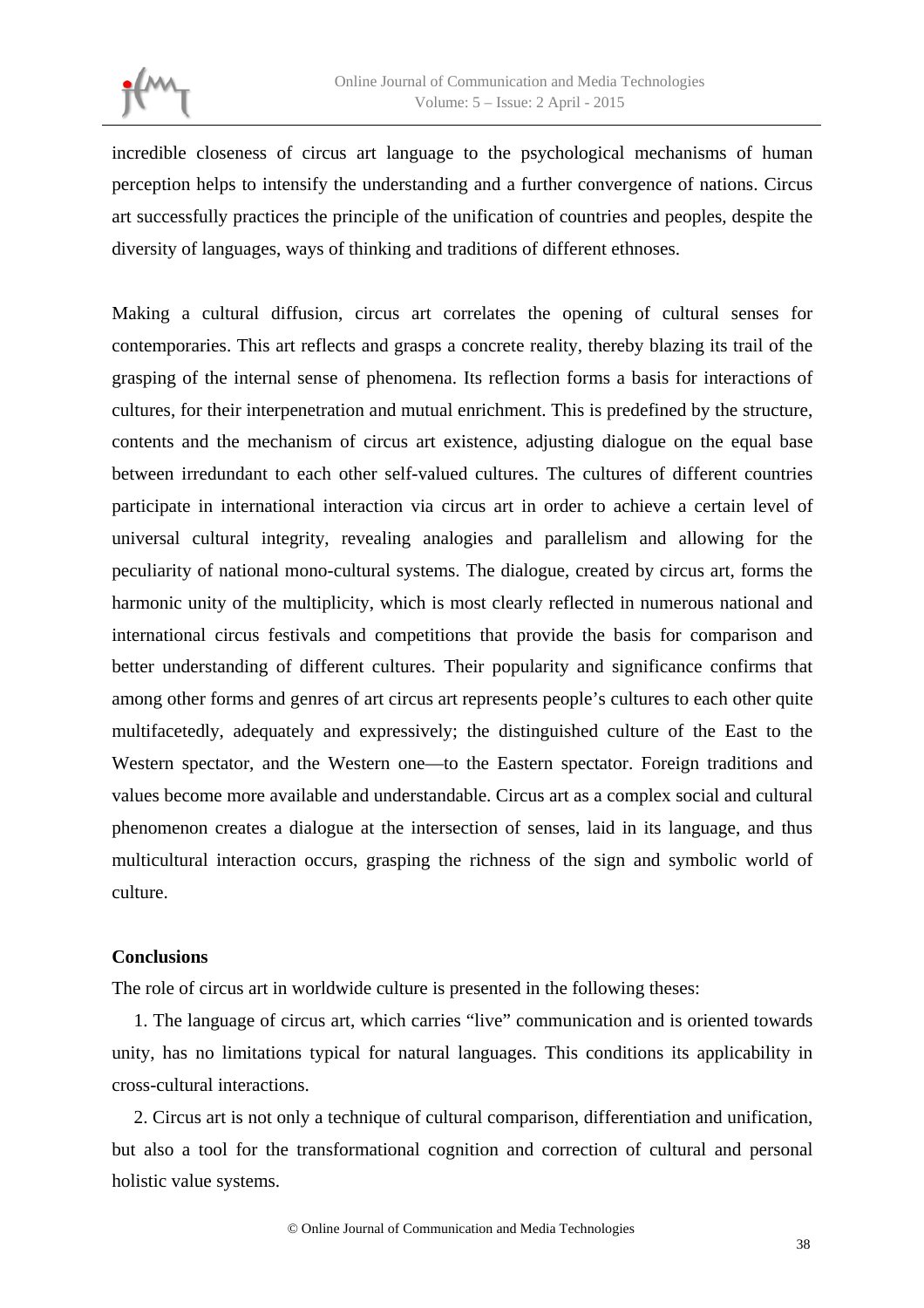

3. All the elements of the complex and open structure of circus art eventually strive to reveal the links between cultural cognition and the system of universal human values.

4. The incredible closeness between the meaning of trick and the stereotypes, psychological mechanisms of human perception does not depend on ethnographic factors. That results in the permanent topicality of circus art in dialogue.

5. By virtue of its synthetical character, circus art represents the cultures of different countries and peoples to each other, including those ones of the West and the East, in a very multifaceted, adequate and expressive way.

6. The life-asserting strategy and commonness of the goals at the international level, represented by circus art, are the factors of cross-cultural interaction establishment and unification.